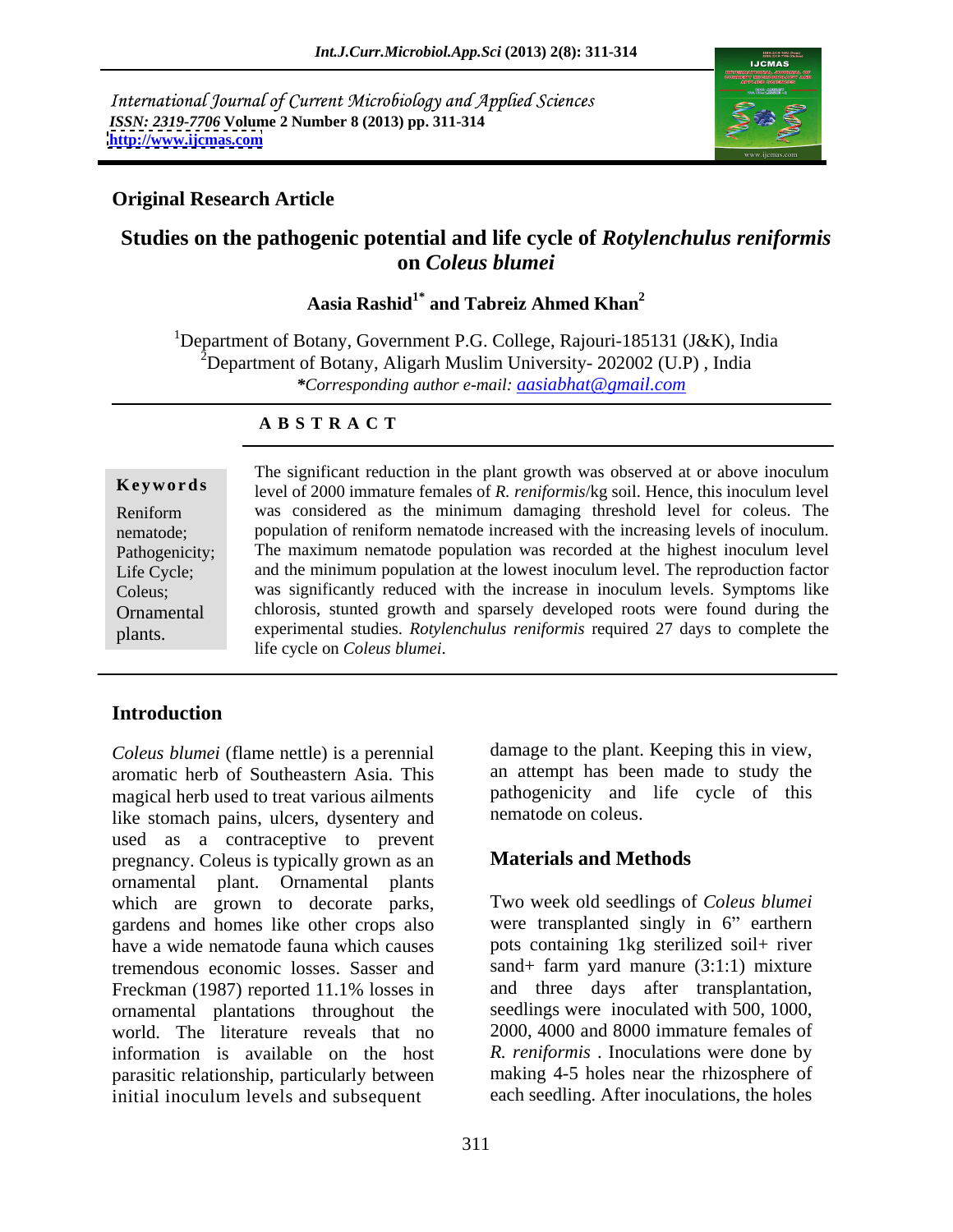were closed with soil followed by light Highest reduction in plant growth was

and root. For interpretation of results, the reduction in plant growth was calculated with enough water in a waring blender for inoculated with 2000 and above 30 seconds, thus releasing the females in the water for counting. External symptoms of the plants infected with nematode were also recorded during experimental period.

Similarly, to study the life-cycle of with 8000 immature females/kg soil and R reniformis on coleus, two week old lowest at an initial inoculum level of 500 *R.reniformis* on coleus, two week old seedlings were inoculated with 500 immature females/kg soil. The immature females of reniform nematodes. Observations on the development of reniform nematode were recorded after 2, 3, 5, 10, 15, 20, 25 and 27 days of inoculation. Roots were stained with 0.01 % acid fuschin in lactophenol to study unswollen or fully swollen females with matrix and egg masses. The egg masses with the increase in the inoculum levels of were picked and pressed under a coverslip on glass slide and the numbers of eggs per<br>
egg mass were counted. Estimation of multiplication. The high rate egg mass were counted. Estimation of multiplication. The high rate of

The data presented in Table-1 revealed that with the increase in inoculum levels of *R. reniformis*, there was corresponding

irrigation, uninoculated plants served as recorded at a level of 8000 immature control. females/kg soil and the lowest was at 500 The experiment was terminated after sixty levels upto 1000 immature females of *R.*  days of inoculations. Observations were *reniformis* did not significantly reduce the recorded on plant growth characters plant growth of coleus. However, the (length, fresh weight and dry weight of inoculum of 2000 immature females/kg plant) and population of nematodes in soil soil caused significant reduction in immature females/kg soil. The inoculum growth.

in terms of dry weight reduction. About one month after inoculation, drying Reproduction factor (R) was calculated by and shedding of leaves due to nematode the formula R= Pf/Pi where (Pf) represent infestation resulted in fewer leaves giving the final and (Pi) initial population of the plants an unhealthy appearance. At nematode. To estimate nematode harvest, plant exhibits yellowish green dull population in roots, 1g root was macerated colorstunted growth. The roots of plants inoculated with 2000 and above nematodes, were developed brownish color spots at feeding site of nematode.

nematodes from soil was also done. Data obtained were analysed statistically. possible due to some positive factors like **Results and Discussion** and a dimension and a support these reverses in we closed with solicit be the control of the plant growth was the mean of the speciment.<br>Control in the plant growth reduction in plant growth was sensitive to the plant growth reduction. The speciment was terminated afte The final population of *R. reniformis* was highest in and around plants inoculated with 8000 immature females/kg soil and lowest at an initial inoculum level of 500 immature females/kg soil. The reproduction factor significantly decrease with an increase in the inoculum levels (Table 2). Thus the rate of nematode multiplication showed declining trend with the increasing initial inoculum levels, suggesting it to be a density dependent phenomenon. The results revealed that with the increase in the inoculum levels of *R. reniformis* there was corresponding decrease in the rate of nematode multiplication. The high rate of multiplication at lower inoculum levels lack of competition, abundance of food and ability of host to support these levels of population. The progressive decrease in the plant growth and multiplication of reniform nematode with the increasing inoculum of nematodes has also been reported by Khan (1981), Shekhar *et al.,* (1996) and Khan and Dar (2002).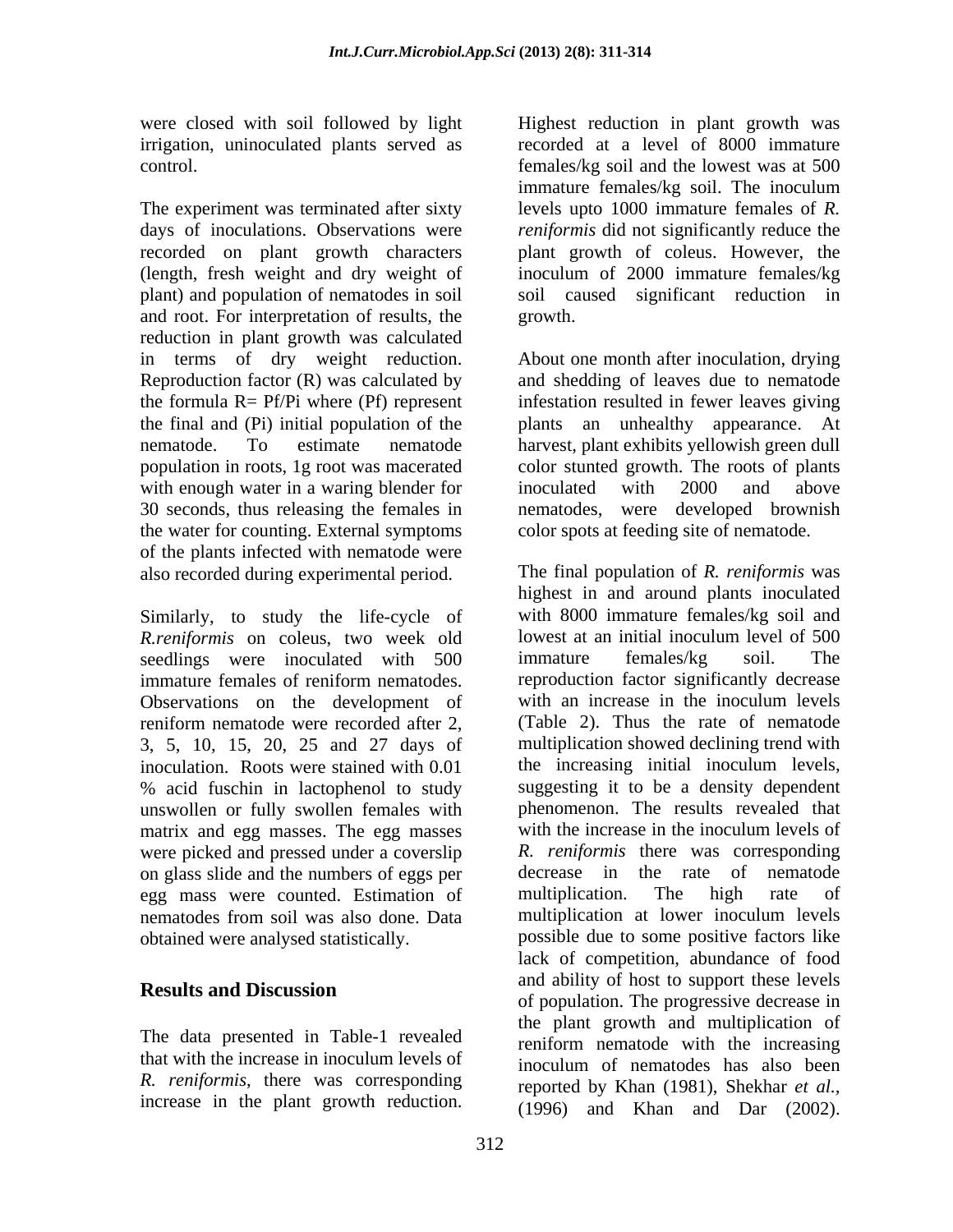### *Int.J.Curr.Microbiol.App.Sci* **(2013) 2(8): 311-314**

### **Table.1** Effect of different inoculum levels of *Rotylenchulus reniformis* on the growth of *Coleus blumei.*

| Inoculum levels |       | Plant length (cm) |        |       | Plant fresh weight (g) |        |       | Plant dry weight (g) |      | <b>%reduction over control</b> |
|-----------------|-------|-------------------|--------|-------|------------------------|--------|-------|----------------------|------|--------------------------------|
|                 | Shoot | Root              | Total  | Shoot | <b>Root</b>            | Total  | Shoot | Root Total           |      |                                |
| Control         | 62.1  | 29.2              | 91.5   | 102.0 | 42.1                   | 144.1  | 34.2  | 10.9 45.1            |      |                                |
| 500             |       | 277               | -894   | 995   |                        | 39.7   | 33.O  | 10.4                 | 43.3 |                                |
| 1000            | 60.5  | 27.1              | - 87.6 | 96.2  |                        | 135.3. | 32.2  | 9.4 41.6             |      |                                |
| 2000            |       | 22.5              | -73.3  | 79.0  |                        | 111.1  | 26.3  | 7.3 33.6             |      | 25.4                           |
| 4000            | 42.8  | 19.5              | - 62.  | 67.5  | 26.4                   | 93.9   |       | 6.6 28.4             |      | 37.0                           |
| 8000            | 40.9  | 17 <sub>4</sub>   | - 58.3 | 64.4  |                        | 88.9   | 20.4  | 64 268               |      | 405                            |
| $C.D (P=0.05)$  |       |                   |        |       |                        |        |       |                      |      |                                |
| $C.D (P=0.01)$  |       |                   | 14.42  |       |                        | 19.24  |       |                      | 9.48 |                                |

**Table.2** Effect of different inoculum levels of *Rotylenchulus reniformis* on nematode multiplication.

| Inoculum levels | Nematodes/Ko soil | <b>Females/root system</b> | Total | $R = Pf/Pi$ |  |
|-----------------|-------------------|----------------------------|-------|-------------|--|
| 50 V D          |                   |                            |       |             |  |
|                 |                   |                            |       |             |  |
| 21 Y Y          |                   |                            | 76781 | 13 14       |  |
| 4000            |                   |                            |       | 10.33       |  |
| -8000-          |                   |                            | 44570 |             |  |
| $C \bigcap D$   |                   |                            |       |             |  |
| CD/D            |                   |                            |       |             |  |

### **Table.3** Studies on the life cycle of *Rotylenchulus reniformis* on coleus. Percentage of developmental stages of reniform nematod*e*

| Days after Females             | <b>Females with</b><br>Inoculation unswollen slight swellings | <b>Females</b><br>fully swollen | <b>Females with</b><br>matrix | <b>Females with</b><br>egg sac | No. of eggs<br>/egg sac | No. of pre-adult<br>females/kgsoil | Total recovery<br>of females |
|--------------------------------|---------------------------------------------------------------|---------------------------------|-------------------------------|--------------------------------|-------------------------|------------------------------------|------------------------------|
|                                |                                                               |                                 |                               |                                |                         |                                    | 7.0                          |
|                                | $---$                                                         |                                 |                               |                                |                         |                                    | 12.6                         |
|                                | 38                                                            |                                 |                               |                                |                         |                                    | 29.0                         |
| 10                             | 30.6                                                          |                                 |                               |                                |                         |                                    | 34.8                         |
| $\Box$                         | 8.8                                                           |                                 |                               |                                |                         |                                    | 40.8                         |
| 20                             |                                                               |                                 | 30.2                          |                                | 16                      |                                    | 50.2                         |
| $\sim$ $-$                     |                                                               |                                 |                               |                                |                         |                                    | 56.6                         |
|                                |                                                               |                                 |                               |                                |                         | 60.8                               |                              |
|                                |                                                               |                                 |                               |                                |                         |                                    |                              |
| $CD (P=0.05)$<br>CD $(P=0.01)$ |                                                               |                                 |                               |                                |                         |                                    | 7.31                         |